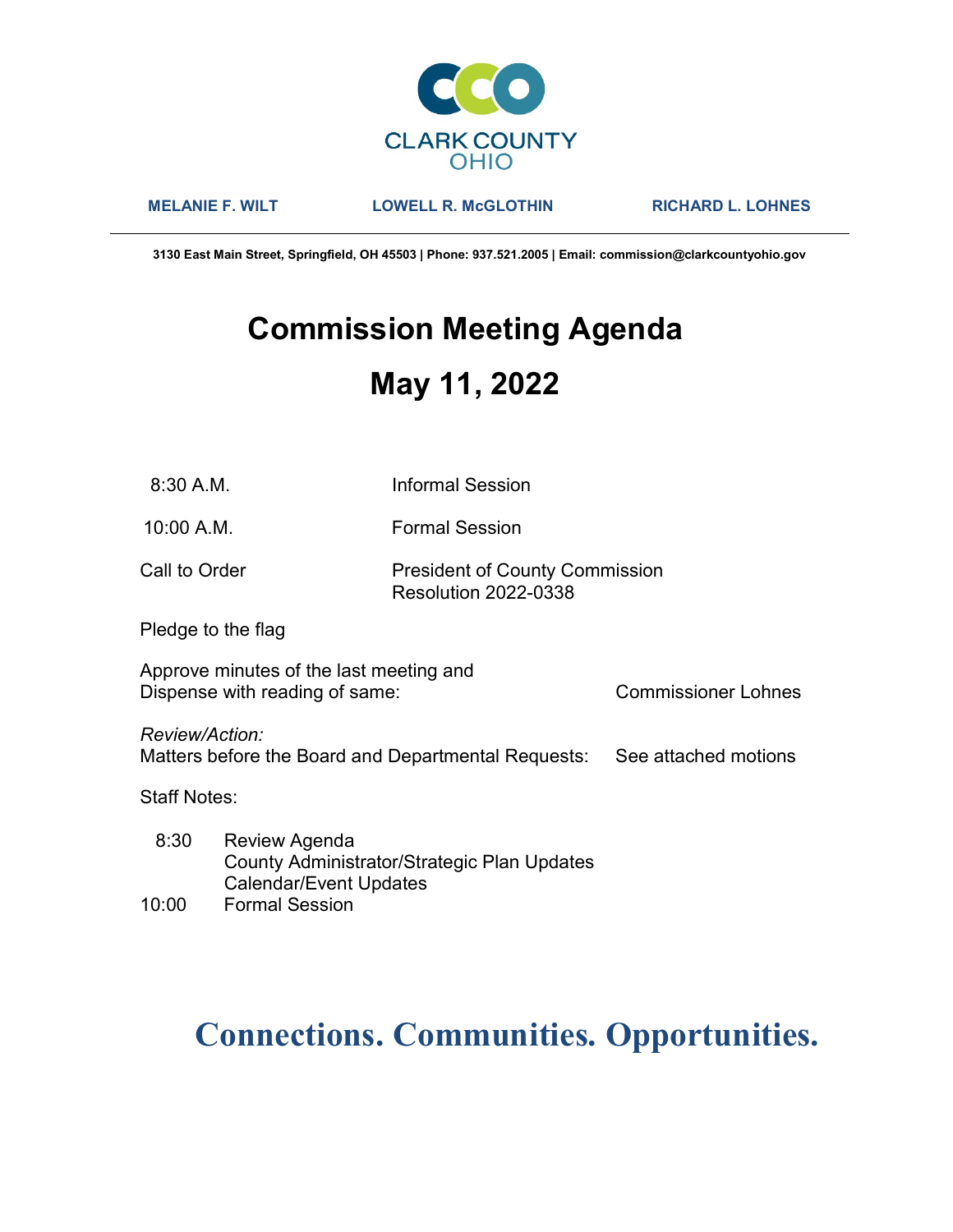Melanie F. Wilt Lowell R. McGlothin Richard L. Lohnes

Resolution 2022-0339 AUDC file

## Authorize Agreement with Fairfield Computer Services, LLC

Commissioner moved, per the request of County Auditor, to authorize a contract with:

| <b>Organization Name:</b>    | Fairfield Computer Services, LLC                                            |  |
|------------------------------|-----------------------------------------------------------------------------|--|
| <b>Organization Address:</b> | 144 Forrer Boulevard, Oakwood, Ohio 45419                                   |  |
| <b>Purpose:</b>              | On-line Dog Licensing System                                                |  |
| <b>Effective Dates:</b>      | May 11, 2022 through May 10, 2024 (with automatic renewal for three $(3)$ ) |  |
|                              | successive one $(1)$ year terms)                                            |  |

Further move to authorize the County Administrator to execute the contract and related documents, including the purchase order.

Commissioner seconded the motion and the roll being called for its passage, the vote resulted as follows:

Commissioner Lohnes, Commissioner McGlothin, Commissioner Wilt,

I, Megan Burr, Clerk to the Board of County Commissioners, do hereby certify that the above is a true and correct copy of a motion as recorded in the Journal of the Clark County Commissioners, under the date of May 11, 2022.

Megan Burr, Clerk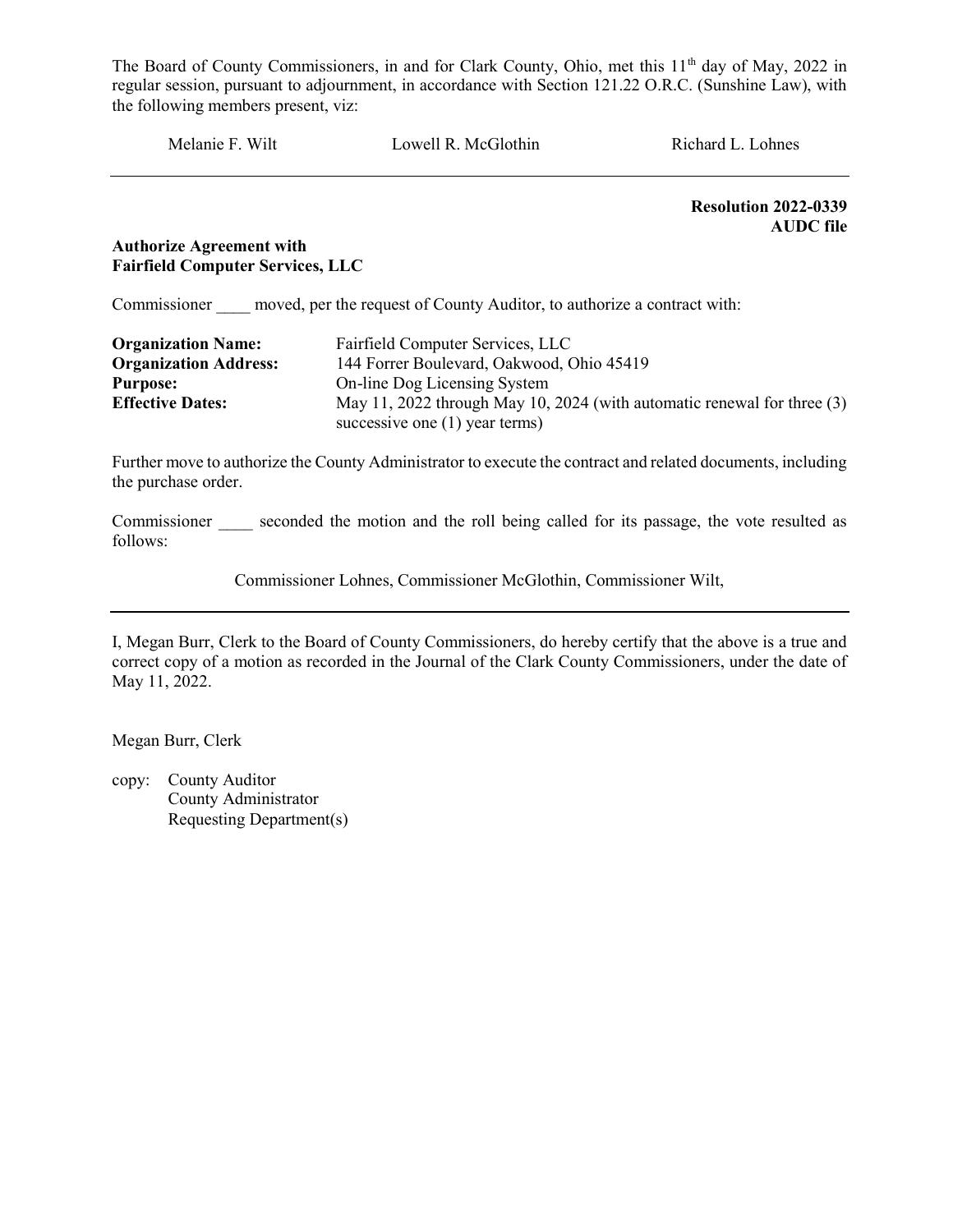Melanie F. Wilt Lowell R. McGlothin Richard L. Lohnes

Resolution 2022-0340 B&GC file

#### Authorize Contract with Nature's Own, LLC

Commissioner moved, per the request of the Buildings and Grounds Director, to authorize a contract with:

| <b>Organization Name:</b>    | Nature's Own, LLC                                                       |
|------------------------------|-------------------------------------------------------------------------|
| <b>Organization Address:</b> | 1744 Pembrook Road, Springfield, Ohio 45504-1325                        |
| In the amount of:            | \$10,671.15                                                             |
| <b>Funding Source(s):</b>    | General Fund                                                            |
| <b>Purpose:</b>              | Landscape removal and installation at Juvenile Building and Dog Shelter |
| <b>Effective Dates:</b>      | May 11, 2022                                                            |

Further move to authorize the County Administrator to execute the contract and related documents, including the purchase order.

Commissioner seconded the motion and the roll being called for its passage, the vote resulted as follows:

Commissioner Lohnes, Commissioner McGlothin, Commissioner Wilt,

I, Megan Burr, Clerk to the Board of County Commissioners, do hereby certify that the above is a true and correct copy of a motion as recorded in the Journal of the Clark County Commissioners, under the date of May 11, 2022.

Megan Burr, Clerk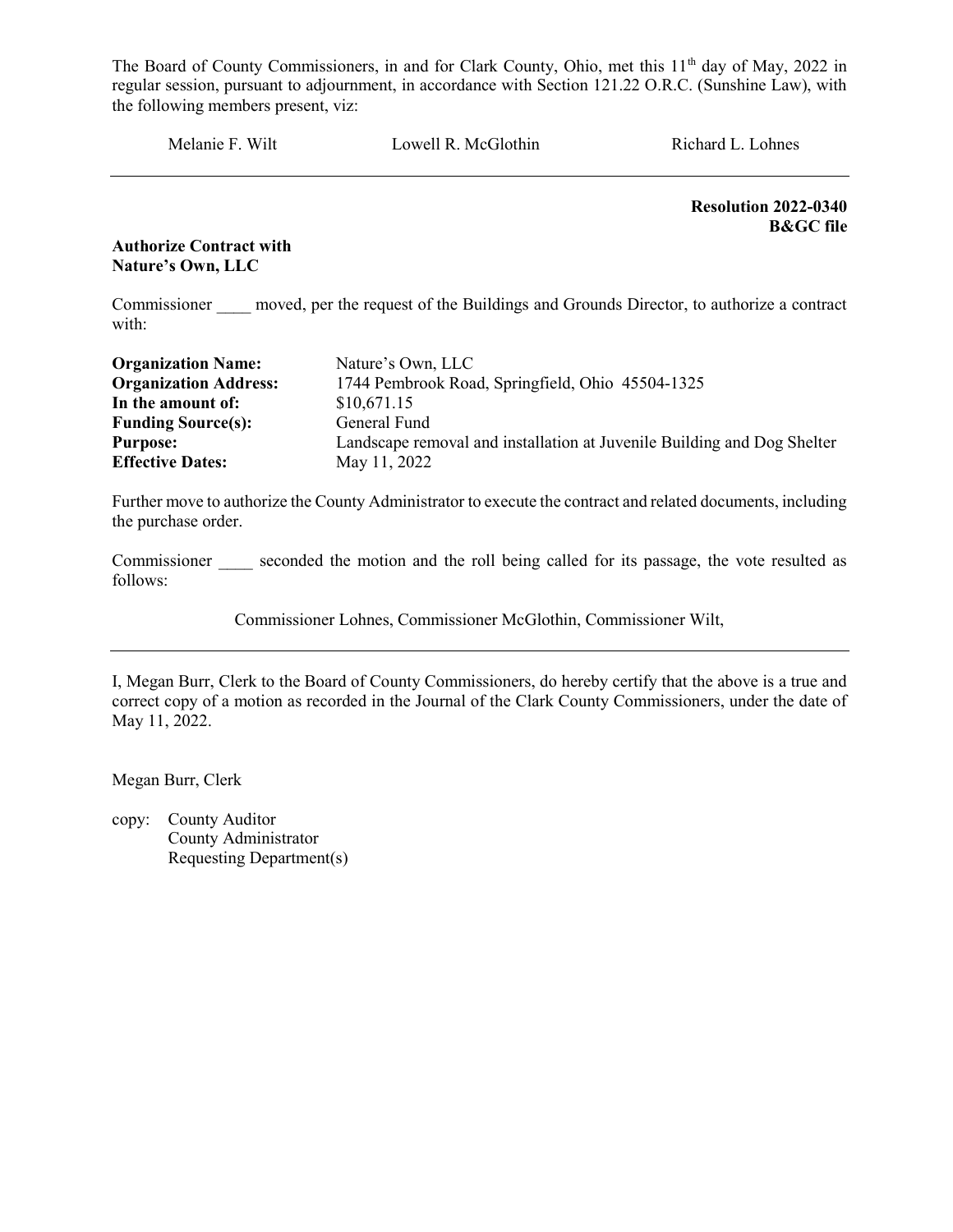Melanie F. Wilt Lowell R. McGlothin Richard L. Lohnes

 Resolution 2022-0341 BJFC file

#### Authorize Change Order #2 with Armcorp Construction, Inc. for Clark County Family Services Home Road Complex Renovations

Commissioner moved, per the request of the County Administrator, to authorize change order #2 with:

| <b>Organization Name:</b>    | Armcorp Construction, Inc.                                                                                                                                                                                                                                |
|------------------------------|-----------------------------------------------------------------------------------------------------------------------------------------------------------------------------------------------------------------------------------------------------------|
| <b>Organization Address:</b> | 9511 State Route 703, Celina, Ohio 45822                                                                                                                                                                                                                  |
| <b>Original Contract:</b>    | \$4,460,000.00                                                                                                                                                                                                                                            |
| This Change:                 | 15,013.91                                                                                                                                                                                                                                                 |
| <b>Previous Changes:</b>     | S<br>.00                                                                                                                                                                                                                                                  |
| <b>New Contract Total:</b>   | \$4,475,013.91                                                                                                                                                                                                                                            |
| <b>Funding Source(s):</b>    | Permanent Improvement                                                                                                                                                                                                                                     |
| <b>Reason for Change:</b>    | To provide additional asbestos abatement work at the Training Building<br>to remove asbestos-containing floor tile and mastic hidden under carpet<br>not identified in Asbestos Report. Contract period extension of ten (10)<br>calendar days requested. |

Further move to authorize the County Administrator to execute the change order and related documents, including the purchase order.

Commissioner seconded the motion and the roll being called for its passage, the vote resulted as follows:

Commissioner Lohnes, Commissioner McGlothin, Commissioner Wilt,

I, Megan Burr, Clerk to the Board of County Commissioners, do hereby certify that the above is a true and correct copy of a motion as recorded in the Journal of the Clark County Commissioners, under the date of May 11, 2022.

Megan Burr, Clerk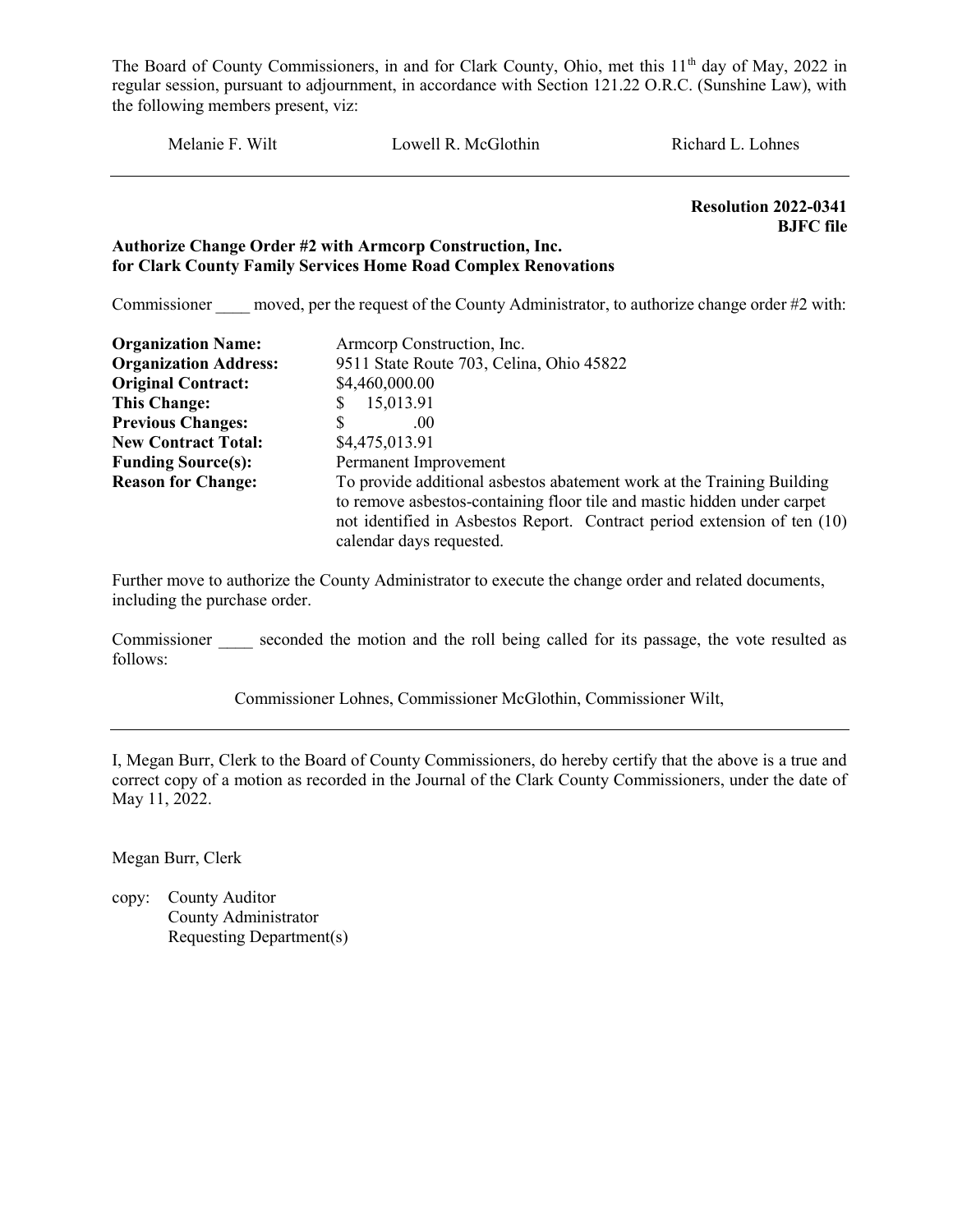Melanie F. Wilt Lowell R. McGlothin Richard L. Lohnes

 Resolution 2022-0342 ENGB file

#### Acknowledge Bid Opening for 2022 Roadway Resurfacing Contract

Commissioner moved, per request of the County Engineer, to acknowledge receipt of the bid below, subject to the Board's right to reject any bid pursuant to the notice of competitive bidding and any other applicable bid requirements. The bid opening for the 2022 Roadway Resurfacing Contract was held on May 5, 2022. The following bid was read:

**Bidder**<br>A&B Asphalt Corporation **Base Bid**<br>\$1,530,113.80  $\overline{\text{A&B}}$  Asphalt Corporation

# Estimate: Base Bid \$1,437,923.50

Further move to refer the bid to staff for further evaluation.

Commissioner seconded the motion and the roll being called for its passage, the vote resulted as follows:

Commissioner Lohnes, Commissioner McGlothin, Commissioner Wilt,

I, Megan Burr, Clerk to the Board of County Commissioners, do hereby certify that the above is a true and correct copy of a motion as recorded in the Journal of the Clark County Commissioners, under the date of May 11, 2022.

Megan Burr, Clerk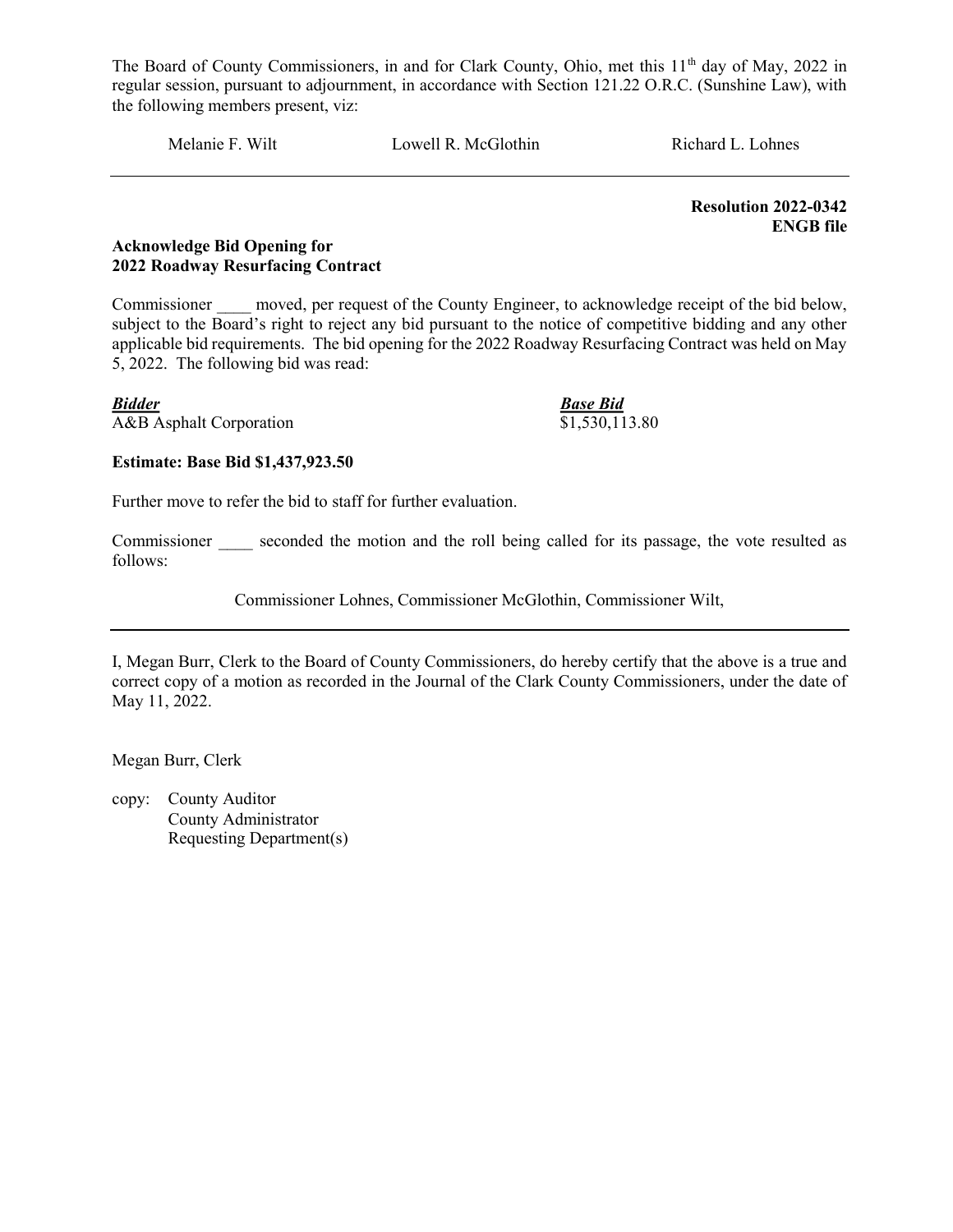Melanie F. Wilt Lowell R. McGlothin Richard L. Lohnes

Resolution 2022-0343 ENGB/C file

#### Award Bid and Authorize Contract to Ohio Bridge Corporation dba U.S. Bridge for Furnish and Install Steel Beam Superstructure Detrick Jordan Pike Bridge No. 60 and Newlove Road Bridge No. 834

Commissioner moved, per the request of the County Engineer, to award the bid and authorize the contract with:

| <b>Organization Name:</b>    | Ohio Bridge Corporation dba U.S. Bridge        |  |
|------------------------------|------------------------------------------------|--|
| <b>Organization Address:</b> | 201 Wheeling Avenue, Cambridge, Ohio 43725     |  |
| In the amount of:            | \$314,897.26                                   |  |
| <b>Funding Source(s):</b>    | Local Funds (MVGT)                             |  |
| <b>Purpose:</b>              | Furnish and Install Steel Beam Superstructure: |  |
|                              | Detrick Jordan Pike Bridge No. 60 and          |  |
|                              | Newlove Road Bridge No. 834                    |  |
| <b>Effective Dates:</b>      | May 11, 2022 through May 10, 2023              |  |

Further move to authorize the County Administrator to execute the contract and related documents, including the purchase order.

Commissioner seconded the motion and the roll being called for its passage, the vote resulted as follows:

Commissioner Lohnes, Commissioner McGlothin, Commissioner Wilt,

I, Megan Burr, Clerk to the Board of County Commissioners, do hereby certify that the above is a true and correct copy of a motion as recorded in the Journal of the Clark County Commissioners, under the date of May 11, 2022.

Megan Burr, Clerk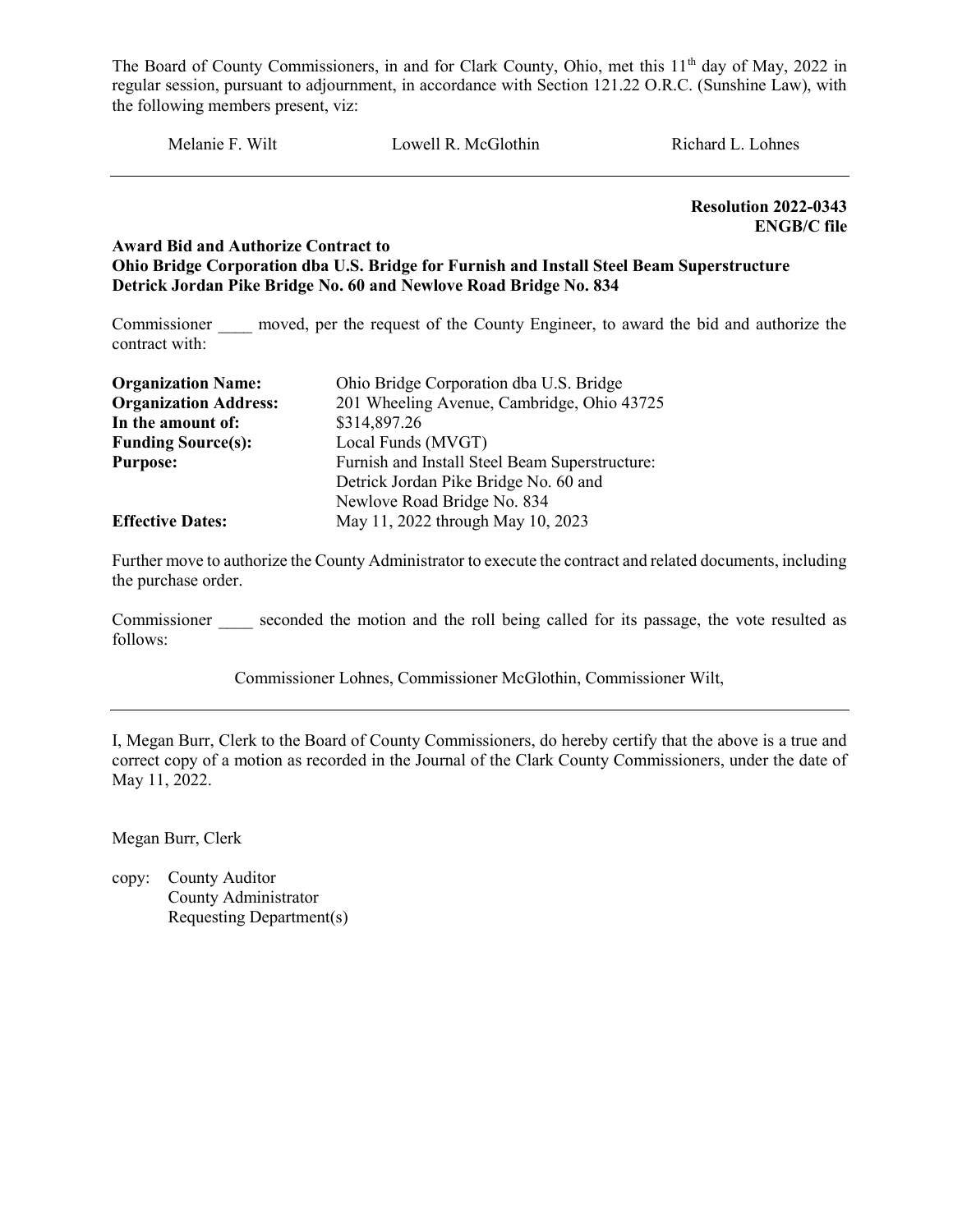Melanie F. Wilt Cowell R. McGlothin Richard L. Lohnes

Resolution 2022-0344 COMC file

## Authorize Contract with Community Improvement Corporation (CIC)

Commissioner \_\_\_\_ moved to authorize a contract with:

| <b>Organization Name:</b>    | Community Improvement Corporation (CIC)                                                                                                                        |  |  |
|------------------------------|----------------------------------------------------------------------------------------------------------------------------------------------------------------|--|--|
| <b>Organization Address:</b> | 20 South Limestone Street, Suite 100, Springfield, Ohio 45502                                                                                                  |  |  |
| In the amount of:            | \$320,000.00                                                                                                                                                   |  |  |
| <b>Funding Source(s):</b>    | General Fund                                                                                                                                                   |  |  |
| <b>Purpose:</b>              | Economic development in Clark County and the retention of the existing<br>industrial commercial, distribution, and research facilities within Clark<br>County. |  |  |
| <b>Effective Dates:</b>      | January 1, 2022 through December 31, 2022                                                                                                                      |  |  |

Further move to authorize the County Administrator to execute the contract and related documents, including the purchase order.

Commissioner seconded the motion and the roll being called for its passage, the vote resulted as follows:

Commissioner Lohnes, Commissioner McGlothin, Commissioner Wilt,

I, Megan Burr, Clerk to the Board of County Commissioners, do hereby certify that the above is a true and correct copy of a motion as recorded in the Journal of the Clark County Commissioners, under the date of May 11, 2022.

Megan Burr, Clerk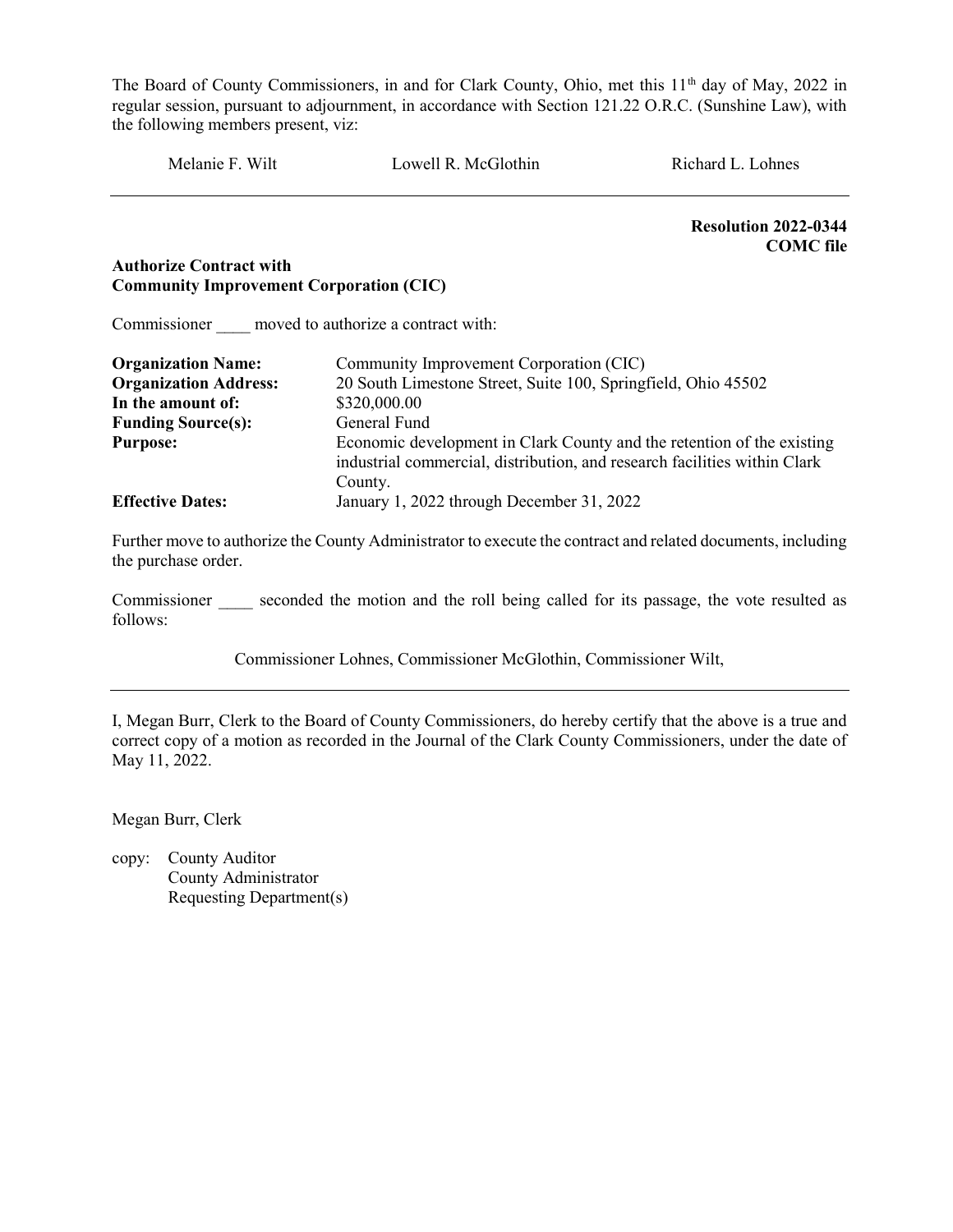Melanie F. Wilt Lowell R. McGlothin Richard L. Lohnes

 Resolution 2022-0345 SHRC file

#### Authorize Fire, EMS and Police Dispatching Contract(s) with The Board of Township Trustees of Mad River Township and Green Township

Commissioner moved, per the request of the Clark County Sheriff, to authorize contract(s) for fire, EMS and police dispatching services with:

| Township(s):            | Mad River Township and Green Township     |
|-------------------------|-------------------------------------------|
| In the amount of:       | See Tiered Pricing Model (Exhibit 1)      |
| <b>Effective Dates:</b> | January 1, 2022 through December 31, 2026 |

Further move to authorize the County Administrator to execute the contracts and related documents.

Commissioner seconded the motion and the roll being called for its passage, the vote resulted as follows:

Commissioner Lohnes, Commissioner McGlothin, Commissioner Wilt,

I, Megan Burr, Clerk to the Board of County Commissioners, do hereby certify that the above is a true and correct copy of a motion as recorded in the Journal of the Clark County Commissioners, under the date of May 11, 2022.

Megan Burr, Clerk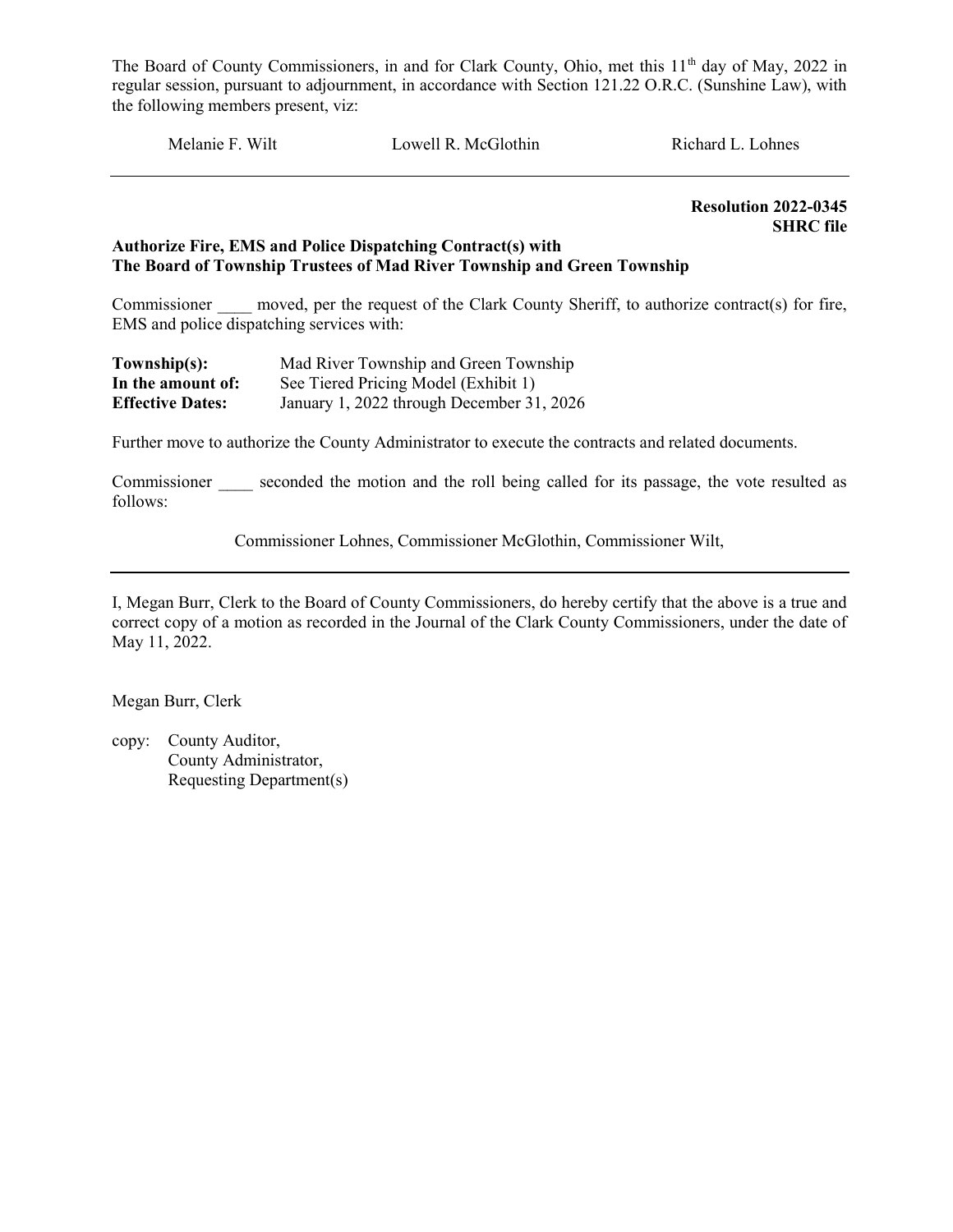Melanie F. Wilt Lowell R. McGlothin Richard L. Lohnes

Resolution 2022-0346 INVS file

#### Authorize Transfer of Vehicle from the Solid Waste District to the Information Systems Department

Commissioner moved, per the request of the Solid Waste District Director, to authorize the transfer of the following vehicle from the Solid Waste District to the Clark County Information Systems Department. The transfer is due to the Solid Waste District no longer having use for this vehicle and the Information Systems Department being able to use this vehicle.

2009 Ford Escape VIN: 1FMCU449339KA70093 Mileage: 77,153 miles

Commissioner seconded the motion and the roll being called for its passage, the vote resulted as follows:

Commissioner Lohnes, Commissioner McGlothin, Commissioner Wilt,

I, Megan Burr, Clerk to the Board of County Commissioners, do hereby certify that the above is a true and correct copy of a motion as recorded in the Journal of the Clark County Commissioners, under the date of May 11, 2022.

Megan Burr, Clerk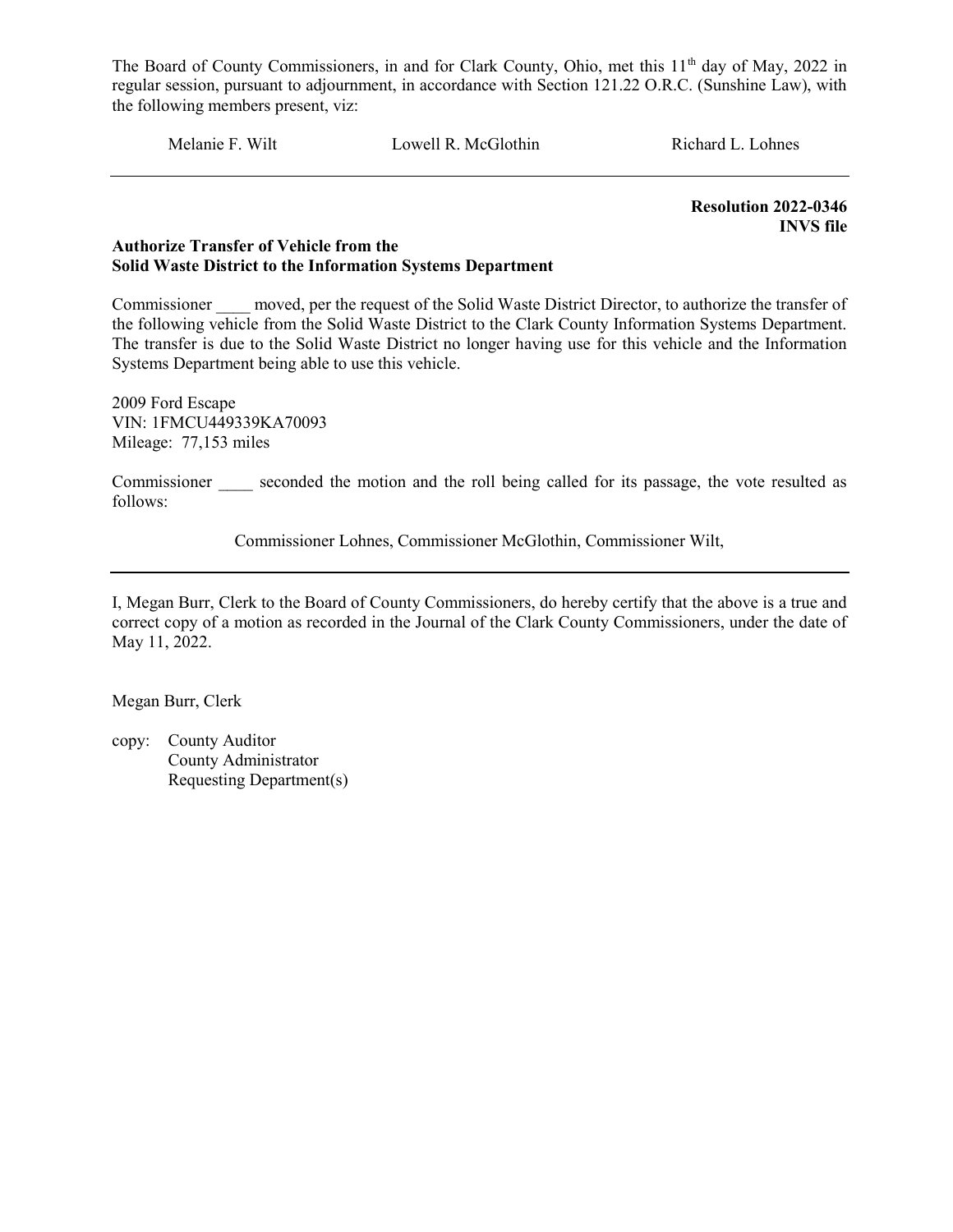Melanie F. Wilt Lowell R. McGlothin Richard L. Lohnes

Resolution 2022-0347 FINA file

# Authorize Amended Certificate #6 and Appropriate Funds

Commissioner moved, upon the recommendation of the County Administrator, to authorize Amended Certificate #6 and appropriate funds.

| Fund                                                                                        | Department                 | Account                                                              | Amount                             |
|---------------------------------------------------------------------------------------------|----------------------------|----------------------------------------------------------------------|------------------------------------|
| GENERAL FUND (0001)<br><b>HEALTH INSURANCE FUND (6100)</b><br>ELECTIONS REVENUE FUND (2250) | WELL<br><b>COMM</b><br>BOE | <b>OPERATING EXP</b><br><b>OPERATING EXP</b><br><b>OPERATING EXP</b> | 5,160.00<br>5,160.00<br>109,466.00 |
|                                                                                             |                            | Total                                                                | 119,786.00                         |

Commissioner seconded the motion and the roll being called for its passage, the vote resulted as follows:

Commissioner Lohnes, Commissioner McGlothin, Commissioner Wilt,

I, Megan Burr, Clerk to the Board of County Commissioners, do hereby certify that the above is a true and correct copy of a motion as recorded in the Journal of the Clark County Commissioners, under the date of May 11, 2022.

Megan Burr, Clerk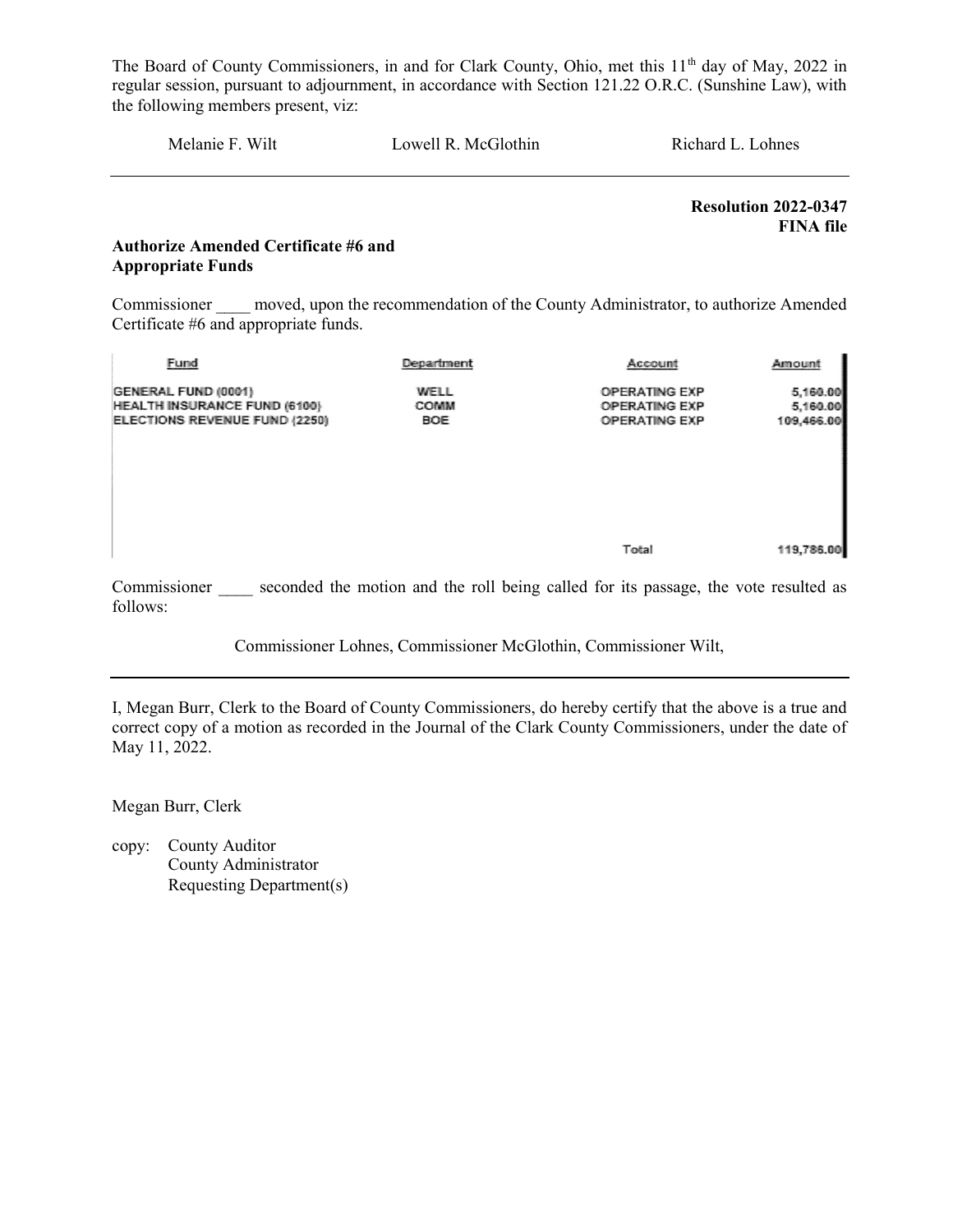Melanie F. Wilt Lowell R. McGlothin Richard L. Lohnes

 Resolution 2022-0348 FINF file

#### Authorize Intra-Fund Transfer(s)

Commissioner and moved, upon the recommendation of the County Administrator, to authorize the following Intra-Fund Transfer(s):

From To Department Expense Acct. Amount Department Expense Acct. Amount Fund: CDBG FY20 (1203) Comm. Dev. Pers. & Fringes \$1,396.36 Comm. Dev. Operating Exp. \$1,396.36 Reason: Necessary to cover purchase of Fair Housing outreach items and labels.

Fund: Probation Fee Fund (1263) Comm. Pleas Ct. Pers. & Fringes \$ 217.00 Comm. Pleas Ct. Operating Exp. \$ 217.00 Reason: Transfer appropriations to cover CORSA liability insurance allocation.

Commissioner seconded the motion and the roll being called for its passage, the vote resulted as follows:

Commissioner Lohnes, Commissioner McGlothin, Commissioner Wilt,

I, Megan Burr, Clerk to the Board of County Commissioners, do hereby certify that the above is a true and correct copy of a motion as recorded in the Journal of the Clark County Commissioners, under the date of May 11, 2022.

Megan Burr, Clerk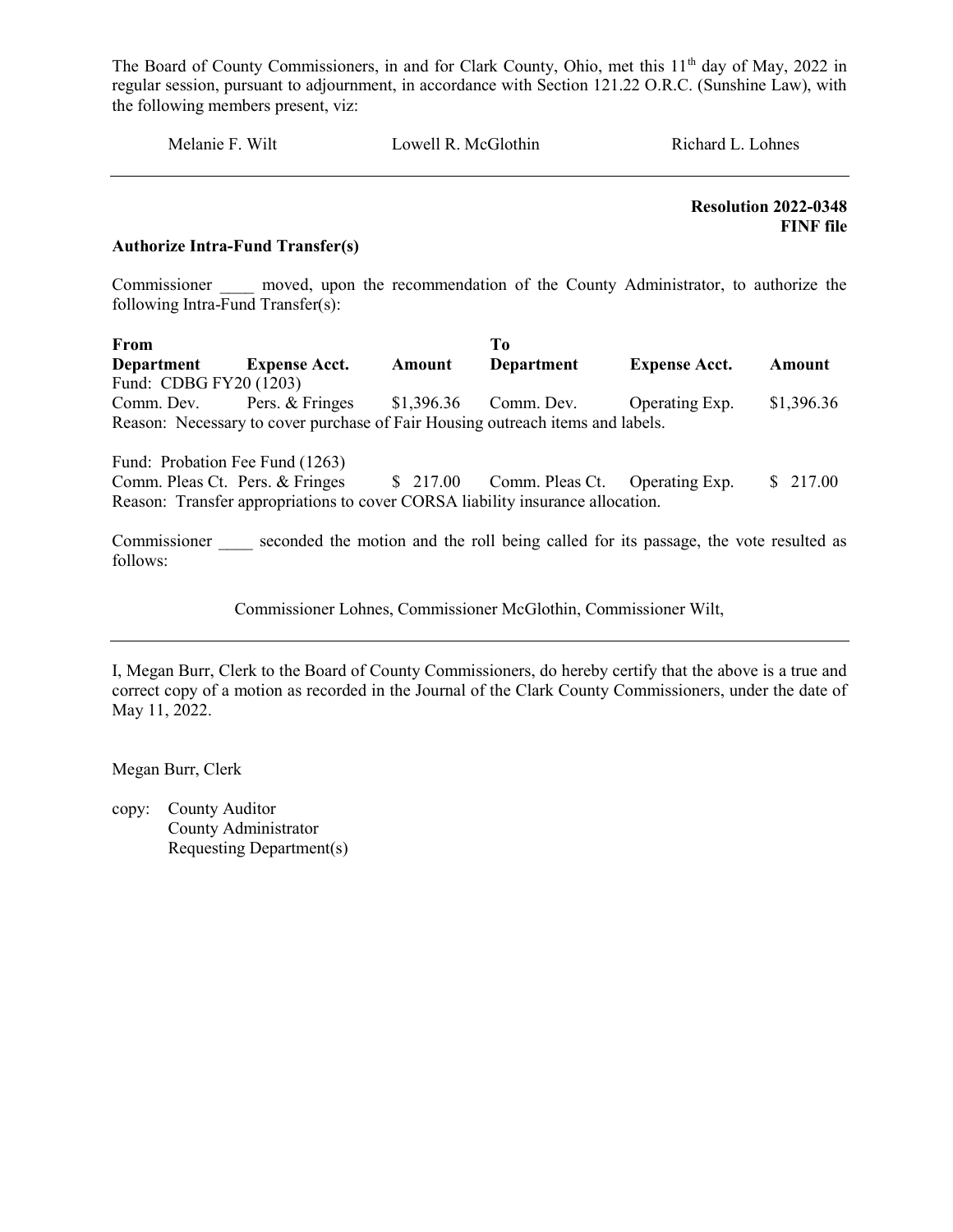| Melanie F. Wilt | Lowell R. McGlothin | Richard L. Lohnes |
|-----------------|---------------------|-------------------|
|                 |                     |                   |

 Resolution 2022-0349 FINI file

#### Authorize Inter-fund Transfer(s)

Commissioner moved, upon the recommendation of the County Administrator, to authorize the following Inter-Fund Transfer(s):

| <b>Transfer From</b>                                                               |               | Amount     | <b>Transfer To</b>        |               | Amount       |
|------------------------------------------------------------------------------------|---------------|------------|---------------------------|---------------|--------------|
| ARPA Fund                                                                          |               |            | 911 Dispatch ARPA Project |               |              |
| 1210-021-855700                                                                    | S.            | 682,295.86 | 5700-250-541210           |               | \$682,295.86 |
| Reason: To reimburse ARPA 911 Dispatch expenses.                                   |               |            |                           |               |              |
| General Sewer Fund                                                                 |               |            | SW WWTP Digester Rehab    |               |              |
| 5010-600-850000                                                                    | S.            |            | 17,293.75 5170-600-540000 | $\mathbb{S}$  | 17,293.75    |
| Reason: Transfer is necessary for interest payment due June 1, 2022.               |               |            |                           |               |              |
| General Water Fund                                                                 |               |            | Park Layne 2 Lands Fund   |               |              |
| 5510-610-850000                                                                    | <sup>\$</sup> | 2,887.50   | 5570-610-540000           | <sup>\$</sup> | 2,887.50     |
| Reason: Transfer is necessary for Bond Interest payment due June 1, 2022.          |               |            |                           |               |              |
| General Sewer Fund                                                                 |               |            | Donnelsville Sewer Fund   |               |              |
| 5010-600-850000                                                                    | \$.           | 5,237.50   | 5160-600-540000           | <sup>\$</sup> | 5,237.50     |
| Reason: Transfer is necessary for Interest Payment on Bond Issue due June 1, 2022. |               |            |                           |               |              |

Commissioner seconded the motion and the roll being called for its passage, the vote resulted as follows:

Commissioner Lohnes, Commissioner McGlothin, Commissioner Wilt,

I, Megan Burr, Clerk to the Board of County Commissioners, do hereby certify that the above is a true and correct copy of a motion as recorded in the Journal of the Clark County Commissioners, under the date of May 11, 2022.

Megan Burr, Clerk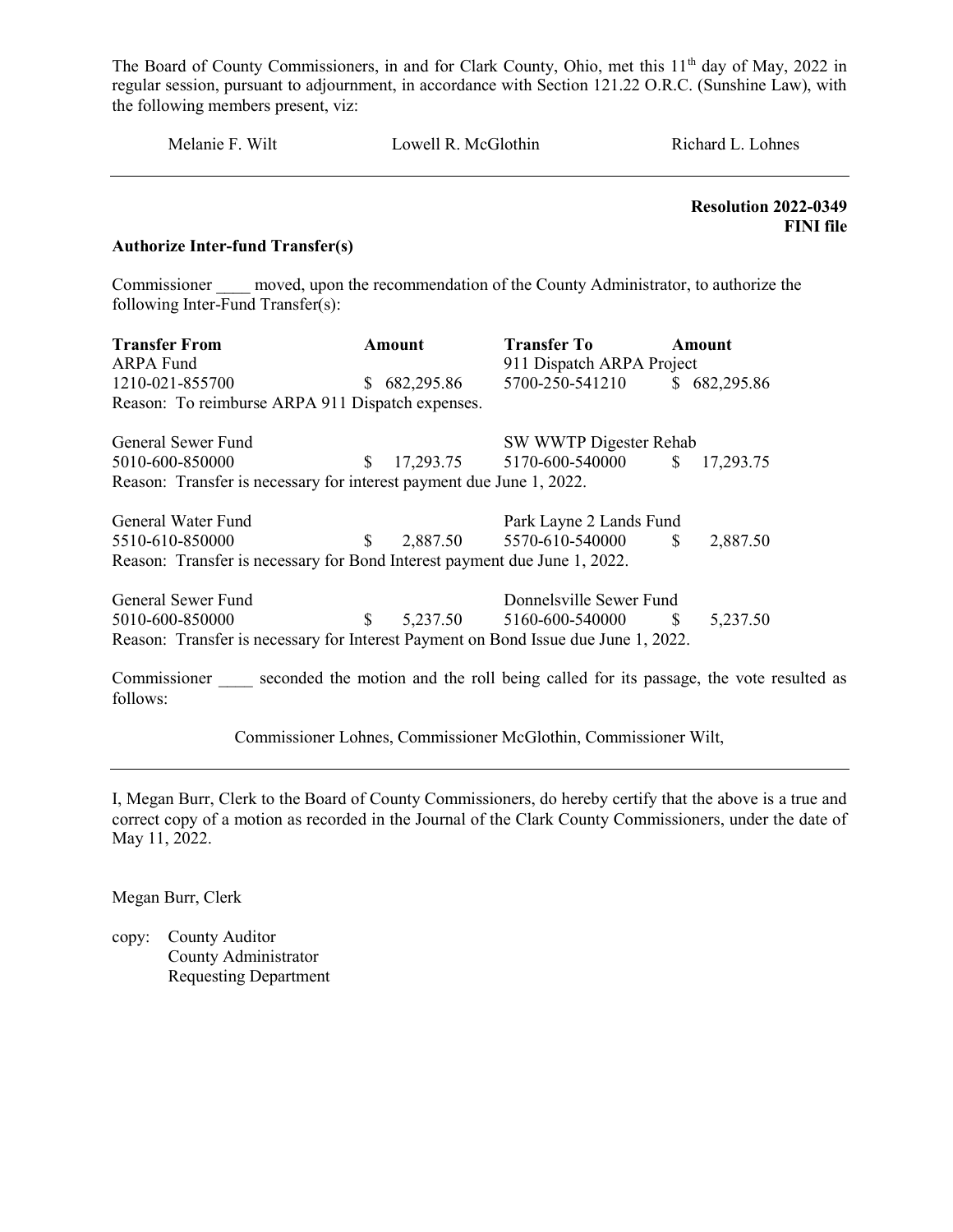Melanie F. Wilt Lowell R. McGlothin Richard L. Lohnes

 Resolution 2022-0350 FINP file

## Approve Payment to The Huntington National Bank

Commissioner moved, upon the recommendation of the County Administrator, to approve the following payment:

| <b>Payment to:</b>       | The Huntington Bank                                                                                                                         |                                                                                     |  |
|--------------------------|---------------------------------------------------------------------------------------------------------------------------------------------|-------------------------------------------------------------------------------------|--|
| <b>Address:</b>          | P.O. Box 701096, Cincinnati, Ohio 45270-1096                                                                                                |                                                                                     |  |
| <b>Services:</b>         | Interest for County of Clark Various Purpose Refunding Bond Series 2019 payable by wire<br>transfer by Pamela Littlejohn, County Treasurer. |                                                                                     |  |
| Amount:                  | Department                                                                                                                                  | Interest                                                                            |  |
|                          | Job & Family Services                                                                                                                       | \$5,700.48                                                                          |  |
|                          | Water Tower (Utilities)                                                                                                                     | .00.                                                                                |  |
|                          | Green Meadows 2 (Utilities)                                                                                                                 | .00                                                                                 |  |
|                          | <b>General Bond Retirement</b>                                                                                                              | \$2,818.20                                                                          |  |
|                          | TOTAL                                                                                                                                       | \$8,518.68                                                                          |  |
| Commissioner<br>follows: |                                                                                                                                             | seconded the motion and the roll being called for its passage, the vote resulted as |  |

Commissioner Lohnes, Commissioner McGlothin, Commissioner Wilt,

I, Megan Burr, Clerk to the Board of County Commissioners, do hereby certify that the above is a true and correct copy of a motion as recorded in the Journal of the Clark County Commissioners, under the date of May 11, 2022.

Megan Burr, Clerk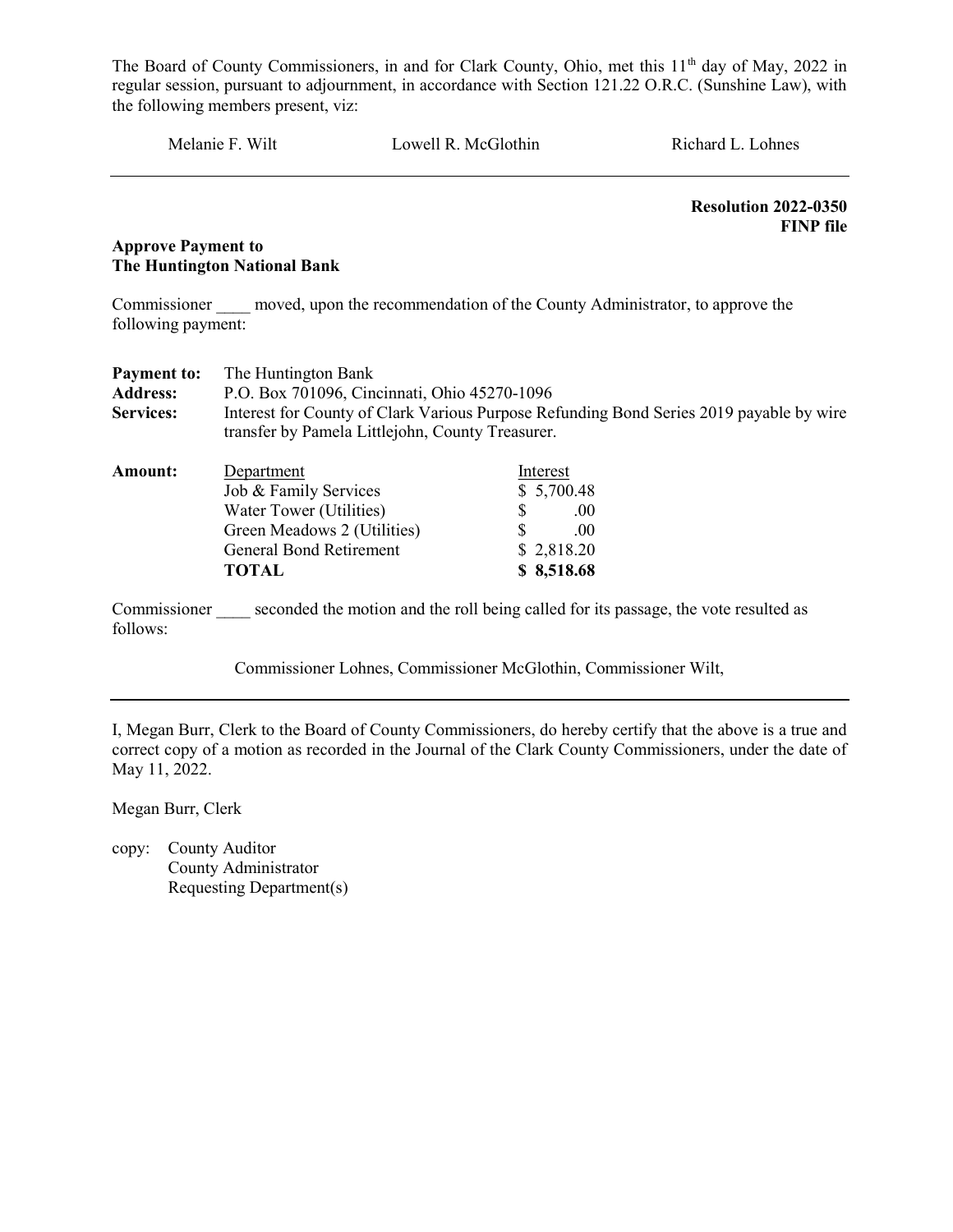Melanie F. Wilt Lowell R. McGlothin Richard L. Lohnes

 Resolution 2022-0351 FINP file

Approve Payment to US Bank Trust, NA

Commissioner moved, upon the recommendation of the County Administrator, to approve the following payment:

| <b>Payment to:</b> | <b>US Bank Trust, NA</b>                                                           |                                                                                     |  |  |  |
|--------------------|------------------------------------------------------------------------------------|-------------------------------------------------------------------------------------|--|--|--|
| <b>Address:</b>    | P.O. Box 70870, St. Paul, Minnesota 55170-9705                                     |                                                                                     |  |  |  |
| <b>Services:</b>   | Interest for County of Clark Various Purpose Improvement and Refunding Bond Series |                                                                                     |  |  |  |
|                    | 2017 payable by wire transfer by Pamela Littlejohn, County Treasurer.              |                                                                                     |  |  |  |
| <b>Amount:</b>     | Department                                                                         | Interest                                                                            |  |  |  |
|                    | General Bond Retirement Fund                                                       | \$121,787.50                                                                        |  |  |  |
|                    | Well Field (Utilities)                                                             | 2,887.50<br>S.                                                                      |  |  |  |
|                    | Park Layne Interceptor (Utilities)                                                 | 5,237.50<br>S.                                                                      |  |  |  |
|                    | <b>SWWWTP</b> (Utilities)                                                          | \$17,293.75                                                                         |  |  |  |
|                    | JFS-Lagonda Building                                                               | 8,087.50                                                                            |  |  |  |
|                    | <b>TOTAL</b>                                                                       | \$155,293.75                                                                        |  |  |  |
|                    |                                                                                    |                                                                                     |  |  |  |
| Commissioner       |                                                                                    | seconded the motion and the roll being called for its passage, the vote resulted as |  |  |  |

Commissioner \_\_\_\_ seconded the motion and the roll being called for its passage, the vote resulted as follows:

Commissioner Lohnes, Commissioner McGlothin, Commissioner Wilt,

I, Megan Burr, Clerk to the Board of County Commissioners, do hereby certify that the above is a true and correct copy of a motion as recorded in the Journal of the Clark County Commissioners, under the date of May , 2022.

Megan Burr, Clerk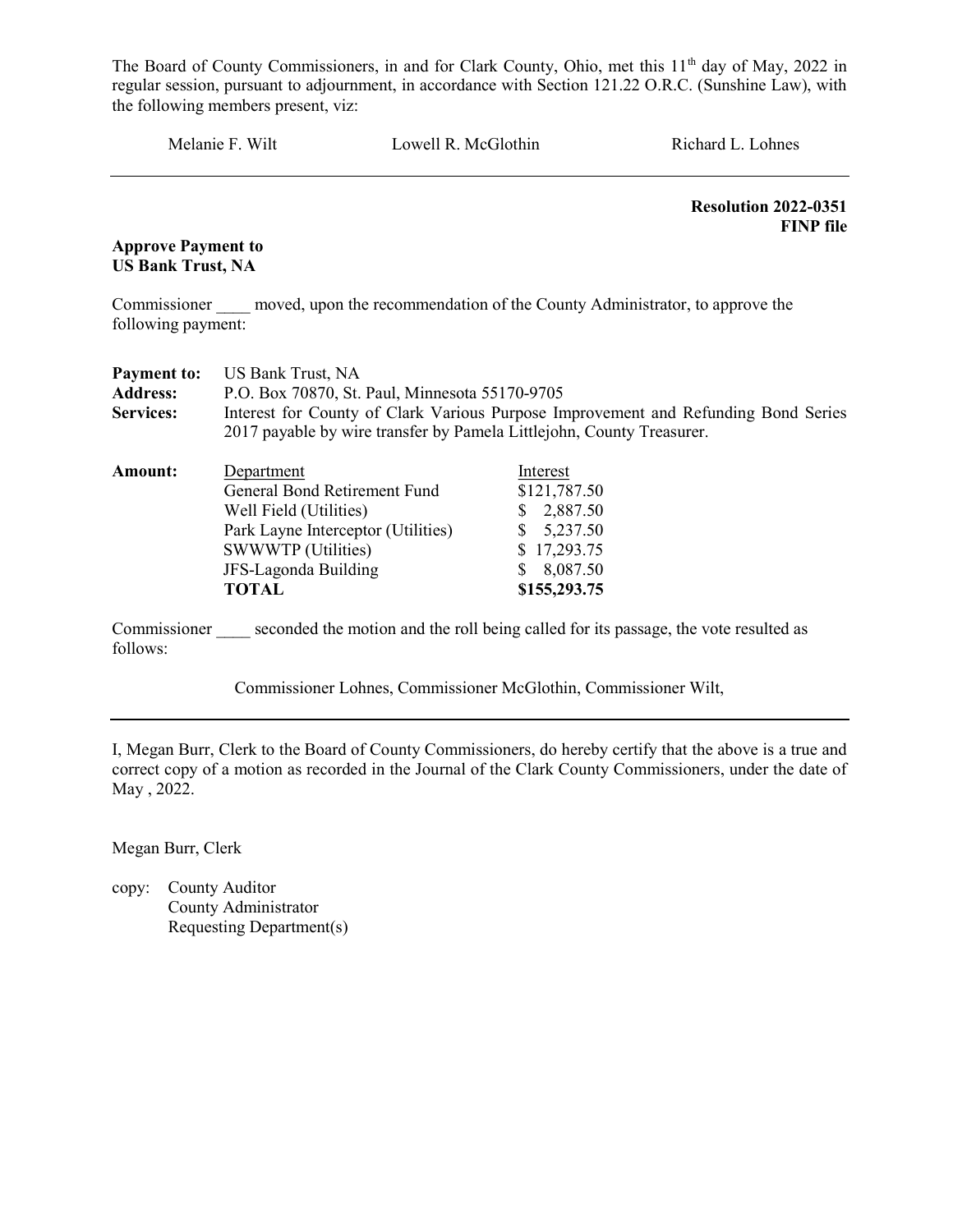Melanie F. Wilt Lowell R. McGlothin Richard L. Lohnes

 Resolution 2022-0352 FINP file

Approve Payment to US Bank Trust, NA

Commissioner moved, upon the recommendation of the County Administrator, to approve the following payment:

| <b>Payment to:</b>       | US Bank Trust, NA                                                                                                                  |                                                                                     |  |  |  |  |
|--------------------------|------------------------------------------------------------------------------------------------------------------------------------|-------------------------------------------------------------------------------------|--|--|--|--|
| <b>Address:</b>          | P.O. Box 70870, St. Paul, Minnesota 55170-9705                                                                                     |                                                                                     |  |  |  |  |
| <b>Services:</b>         | Interest for County of Clark Various Purpose Bond, Series 2018 payable by wire transfer<br>by Pamela Littlejohn, County Treasurer. |                                                                                     |  |  |  |  |
|                          |                                                                                                                                    |                                                                                     |  |  |  |  |
| <b>Amount:</b>           | Department                                                                                                                         | Interest                                                                            |  |  |  |  |
|                          | Job & Family Services                                                                                                              | $\frac{$}{9}$ 4,256.25                                                              |  |  |  |  |
|                          | General Bond Retirement Fund                                                                                                       | \$166,971.88                                                                        |  |  |  |  |
|                          | TOTAL                                                                                                                              | \$171,228.13                                                                        |  |  |  |  |
| Commissioner<br>follows: |                                                                                                                                    | seconded the motion and the roll being called for its passage, the vote resulted as |  |  |  |  |

Commissioner Lohnes, Commissioner McGlothin, Commissioner Wilt,

I, Megan Burr, Clerk to the Board of County Commissioners, do hereby certify that the above is a true and correct copy of a motion as recorded in the Journal of the Clark County Commissioners, under the date of May 11, 2022.

Megan Burr, Clerk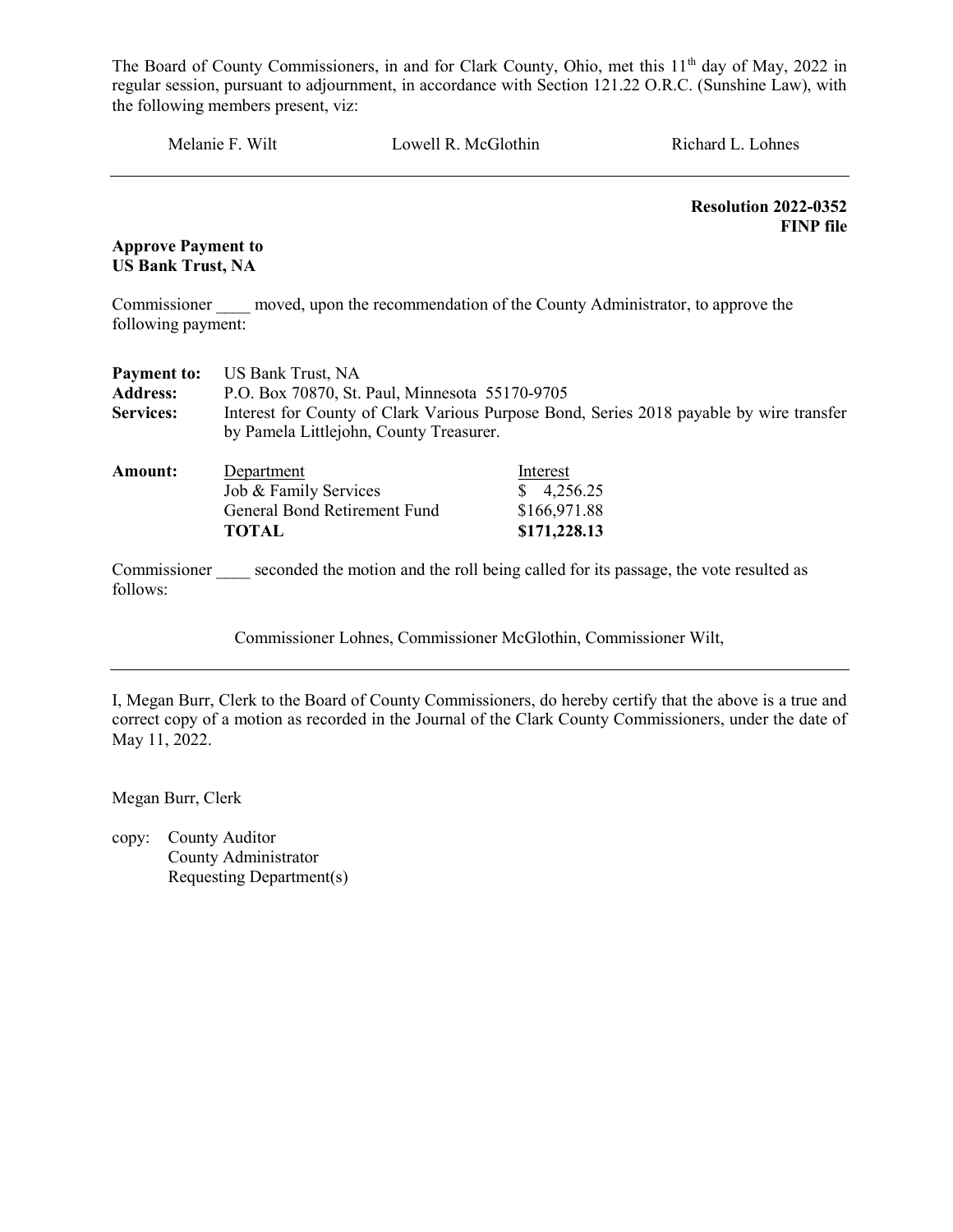Melanie F. Wilt Lowell R. McGlothin Richard L. Lohnes

 Resolution 2022-0353 FINT file

#### Approve Issuance of Warrants for Then and Now(s)

Commissioner moved, upon the recommendation of the County Administrator, to approve the issuance of warrants for then and now(s) are as follows:

P.O. Number Fund Vendor Date Purchase Amount 220023672 General (Auditor) Ohio Auditor of State 4/30/22 \$ 3,874.50 Reason: Purchase order not created for Special Investigation as amount of engagement not known.

Commissioner seconded the motion and the roll being called for its passage, the vote resulted as follows:

Commissioner Lohnes, Commissioner McGlothin, Commissioner Wilt,

I, Megan Burr, Clerk to the Board of County Commissioners, do hereby certify that the above is a true and correct copy of a motion as recorded in the Journal of the Clark County Commissioners, under the date of May 11, 2022.

Megan Burr, Clerk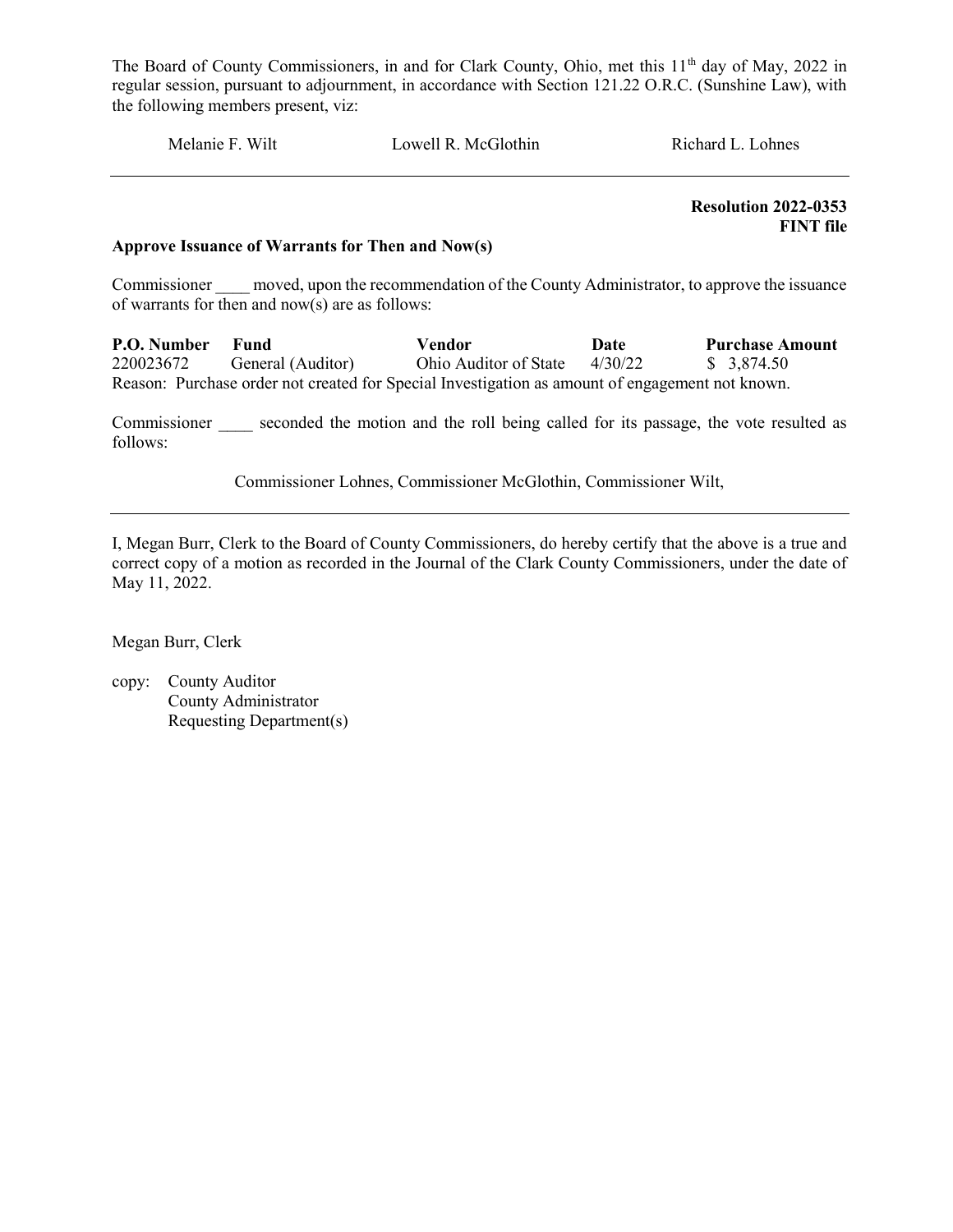| Melanie F. Wilt | Lowell R. McGlothin | Richard L. Lohnes |
|-----------------|---------------------|-------------------|
|                 |                     |                   |

# Resolution 2022-0354 TRAV file

# Approve Travel/Expense Allowance

Commissioner moved, per request of the following Department Director(s) or Elected Official(s), to approve the following travel allowances:

| Dept.        | Name         | <b>Purpose</b>                 | <b>Place</b>            | Date           | Cost         |
|--------------|--------------|--------------------------------|-------------------------|----------------|--------------|
| Clerk of Ct. | M. Tuttle    | <b>OCCA</b> Summer             | Hamilton, OH            | $6/14 - 16/22$ | \$300.00     |
|              |              | Conference                     |                         |                |              |
| <b>CCJC</b>  | Admin. Staff | OH Assoc. Judges               | Columbus, OH $6/7-9/22$ |                | 710.00<br>S. |
|              |              | Conference                     |                         |                |              |
| <b>CCJC</b>  | Admin. Staff | NADCP RISE Conf. Nashville, TN |                         | $7/25 - 28/22$ | \$8,906.94   |
| <b>CCJC</b>  | Prob. Staff  | Prevent Sexual                 | Virtual                 | 6/8/22         | 99.00<br>S.  |
|              |              | Misconduct Conf.               |                         |                |              |
| Comm. Pleas  | D. Rastatter | OH Comm. Pleas                 | Huron, OH               | $6/15 - 17/22$ | 923.05<br>S. |
|              |              | Judges Assoc. Conf.            |                         |                |              |

Further move reimbursements shall comply with all requirements of the Travel Policy as adopted in the Personnel Manual.

Commissioner seconded the motion and the roll being called for its passage, the vote resulted as follows:

Commissioner Lohnes, Commissioner McGlothin, Commissioner Wilt,

I, Megan Burr, Clerk to the Board of County Commissioners, do hereby certify that the above is a true and correct copy of a motion as recorded in the Journal of the Clark County Commissioners, under the date of May 11, 2022.

Megan Burr, Clerk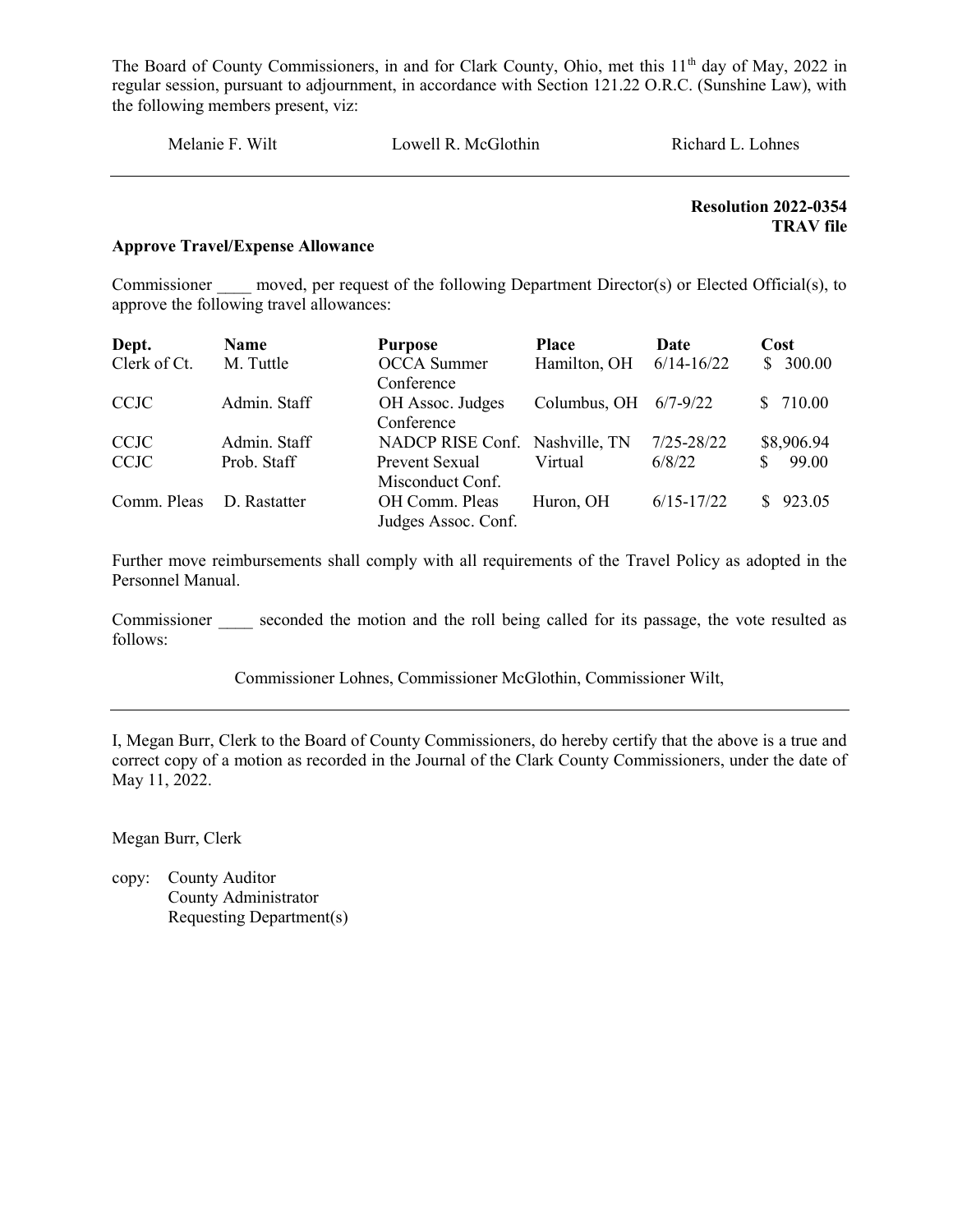Melanie F. Wilt Lowell R. McGlothin Richard L. Lohnes

 Resolution 2022-0355 SHRR file

# Acknowledge Sheriff's Jail Expenditure Report(s)

Commissioner moved to acknowledge the receipt of the Sheriff's Jail Expenditure Report(s) for March 2022 and April 2022.

Commissioner seconded the motion and the roll being called for its passage, the vote resulted as follows:

Commissioner Lohnes, Commissioner McGlothin, Commissioner Wilt,

I, Megan Burr, Clerk to the Board of County Commissioners, do hereby certify that the above is a true and correct copy of a motion as recorded in the Journal of the Clark County Commissioners, under the date of May 11, 2022.

Megan Burr, Clerk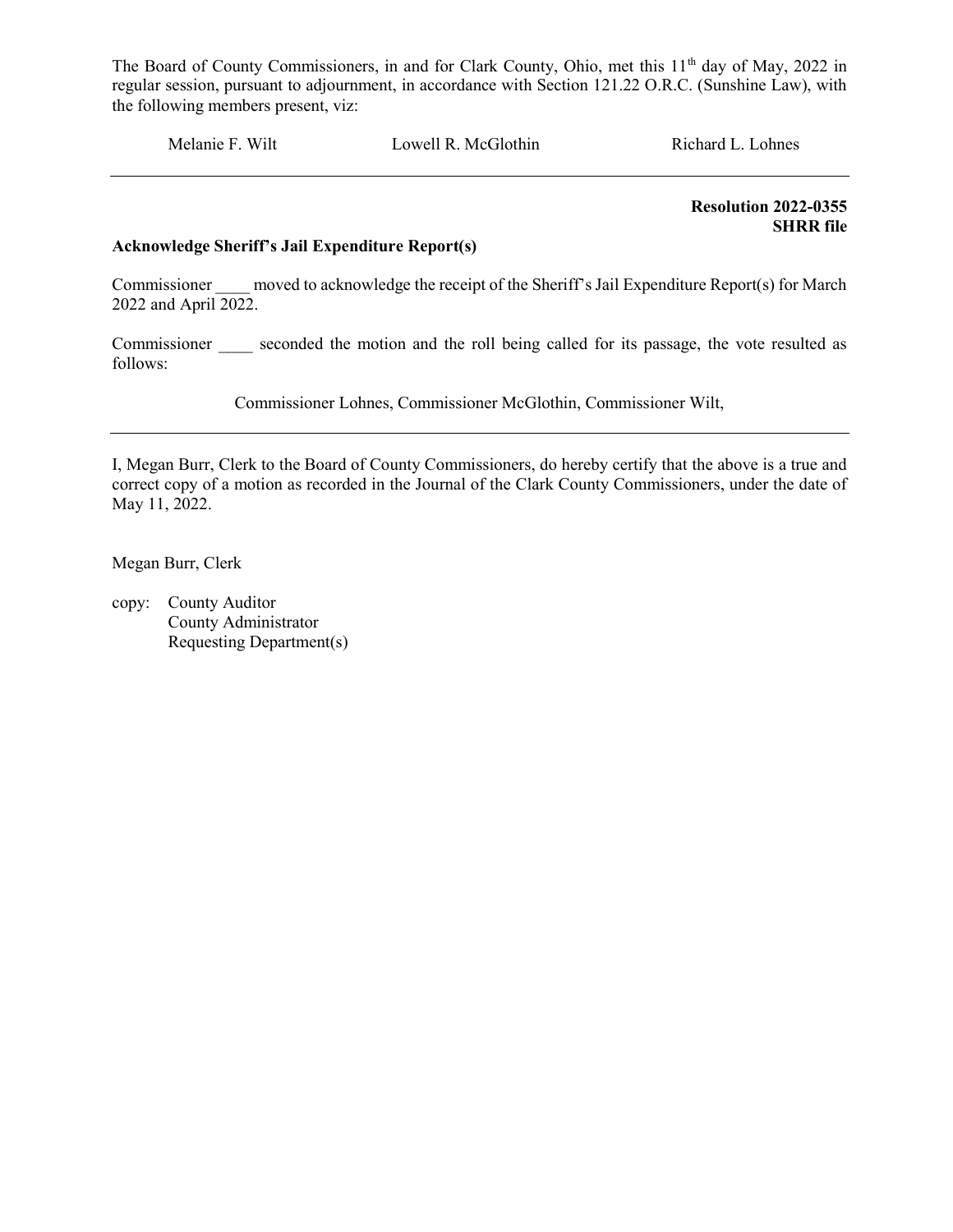Melanie F. Wilt **Lowell R. McGlothin** Richard L. Lohnes

Revised Resolution 2022-0356 COMO file

# Resolution Appointing Initial Region 14 Representative and Alternate Representative to the OneOhio Recovery Foundation, Inc. Board

Commissioner moved, per the request of the Prosecuting Attorney, to accept the following agreement:

WHEREAS, the Board of Clark County Commissioners is a Local Government that has adopted and approves The OneOhio Memorandum of Understanding ("The Memorandum"), which establishes a mechanism to disburse settlement proceeds from opioid litigation into Ohio's communities to help abate the opioid crisis, including allocations to Local Governments and Regions through a statewide Foundation; and,

WHEREAS, this jurisdiction is a participant in Region 14 as established by The Memorandum; and,

WHEREAS, pursuant to The Memorandum each Region shall create their own governance structure so it ensures all Local Governments have input and equitable representation regarding regional decisions including representation on the statewide Foundation Board and selection of projects to be funded from the Region's regional Share; and,

WHEREAS, the imminent distribution of Opioid Funds through the OneOhio Recovery Foundation, Inc. requires immediate appointment of a regional representative from this Region; and,

WHEREAS, Regions have the responsibility to make submissions regarding the allocation of funds to projects that will equitably serve the needs of the entire Region; and,

WHEREAS, Greta Hochstetler Mayer has expressed a willingness and ability to serve as the initial Region 14 Representative on the OneOhio Recovery Foundation, Inc. Board for an initial term that will begin May 15, 2022 by and upon concurrence of all Local Governments participating in Region 14, and end May 15, 2024 upon reappointment, a successor appointment, resignation or removal by the regional board.

WHEREAS, Karen Scherra has expressed a willingness and ability to serve as the initial Region 14 Alternate Representative alternate on the OneOhio Recovery Foundation, Inc. Board for an initial term that will begin May 16, 2022 by and upon concurrence of all Local Governments participating in Region 14, and end May 15, 2024 upon reappointment, a successor appointment, resignation or removal by the regional board.

NOW THEREFORE BE IT RESOLVED, by this legislative body that:

Section 1. Subject to and effective upon the concurrence of all Local Governments (counties, cities, villages, townships) in Region 14, Greta Hochstetler Mayer shall be appointed as the initial Region 14 Representative to the OneOhio Recovery Foundation, Inc. Board;

Section 2. Subject to and effective upon the concurrence of all Local Governments (counties, cities, villages, townships) in Region 14, Karen Scherra shall be appointed as the initial Region 14 Alternate Representative to the OneOhio Recovery Foundation, Inc. Board;

Section 3. This Region 14 Representative and Alternate may exercise all authority of a OneOhio Recovery Foundation, Inc. Board member under Section D.3 through and including D.11 of The OneOhio Memorandum of Understanding during this initial appointment; and shall report any such actions to the regional board in this Region;

Section 4. It is found and determined that all formal actions of this legislative body relating to the adoption of this Resolution were adopted in an open meeting, and that all deliberations that resulted in such formal action, were in meetings open to the public, in compliance with all legal requirements;